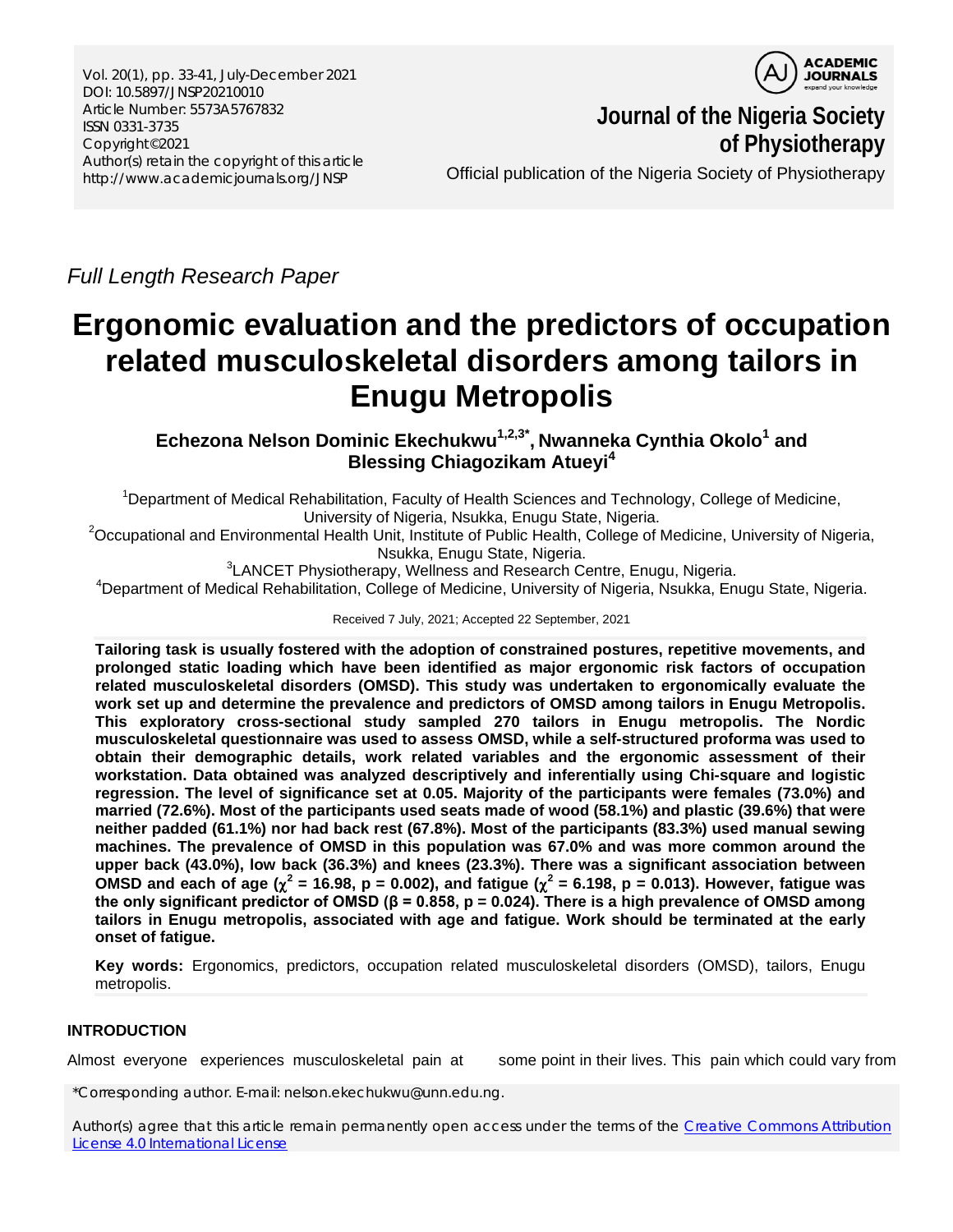mild to severe and acute to chronic is a major characteristic of occupation related musculoskeletal disorders (OMSDs). OMSDs can be defined as impairments of bodily structures such as muscles, joints, tendons, ligaments, nerves or the localized blood circulation system that are caused or aggravated primarily by the performance of work and by the effects of the immediate environment in which work is carried out (Jang et al., 2014). An OMSD is well recognized as having a multi-factorial etiology (Odole et al., 2019). Back pain as an example of OMSDs could be associated with several causes such as physical stress which could stem from improper techniques while lifting of heavy loads, poor posture, forceful or repetitive movements involving the back (Vieira and Costa, 2010); psychosocial stress from high perceived workload and time pressure, low control and lack of social support at work (Soares et al., 2019); and personal characteristics such as age and tobacco use and physical characteristics such as obesity and height (Ezeukwu et al., 2015). Physical stress majorly caused by restricted posture is associated with some job tasks such as tailoring.

Tailoring is one of the small and medium scale enterprises (SME) in Nigeria (Oni, 2012). It is a major source of revenue especially among the middle and lower classes of the population that constitute the major percentage of the country's population (Schwartz, 2012). A typical tailoring task in this environment is characterized with the adoption of constrained postures, repetitive movements, and prolonged static loading which have been identified as major ergonomic risk factors of OMSDs. Tailors sit often and in order to have a good view of their work piece, they usually sit with their backs unsupported, with a forward flexion of their spine especially at the upper and lower lumbar spine. A poor posture could lead to disc injury, as is the case of tailors who spend most of the day sitting. This condition could result in micro-trauma to the outer fibrous ring that may, if ignored, result in disc rupture, protrusion or herniation. The muscles of the low-back and neck are consequently loaded (static loading) by the weights of the back and head, respectively for quite some time. A longer duration of this static loading could be precipitated by work pressure depending on the season of the year with the festive season being the most demanding times for tailors Cervicalgia among workers could be due to the myofascial pain syndrome or muscle tension in the neck, eventually spreading to the shoulders, a condition characterized by severe pain (Almeida et al., 2012). The tailoring job may therefore expose the workers to this cumulative overuse syndrome (OMSD) if these factors are not identified and most possibly nipped in the bud.

Some studies (Tawiah et al., 2015; Lugay and Martias, 2015; Vieira and Costa, 2010) have assessed the musculoskeletal disorders of manual material handlers such as carpenters, miners, drivers, typist, etc. However, there appear to be a death of published literatures on the ergonomic evaluation of tailor's workstation, as well as the prevalence and predictors OMSDs of these cohorts in our environment. This study therefore evaluated tailors workstations using ergonomics principles and determined the predictors of OMSDs among tailors in Enugu metropolis.

### **MATERIALS AND METHODS**

#### **Participants**

This exploratory cross sectional study purposively sampled 270 tailors in Enugu metropolis. All the participants gave a written informed consent. Only adult tailors with at least two years full-time work experience were included while those that presented with possible cofounders such as musculoskeletal abnormality like trauma, fracture and neurological cases such as stroke that were excluded. A minimum sample size of 242 participants was calculated using the expression of effect formula:  $N = n (Z_1 - Z_2)$  /  $ES<sup>2</sup>$ , where N = minimum sample size, n = number of groups = 1,  $Z_1$  = α-confidence interval at 0.05 = 1.96,  $Z_2$  = β-confidence interval at  $0.01 = 0.84$ , and  $ES =$  effect size = 0.16.

#### **Nordic musculoskeletal questionnaire**

The questionnaire consists of structured, forced, binary scale which can be used as self-administered questionnaire or in interview. It was used for the assessment of OMSD symptoms. The first section contains demographic variables, anthropometric variables and work-related variables. The second section contains the musculoskeletal discomfort form which specifically focuses of specific body parts. It has been reported to have a test-retest reliability and validity of 23% and 0.8, respectively (Kuorinka et al., 1987). Its sensitivity and specificity ranges are 66-92% and 71- 88%, respectively (Ohlsson et al., 1994).

#### **Ergonomic workstation assessment form**

This was used to evaluate the workstations of the participants. The form has three sections (A, B, and C). Section A assessed participants' demographic details, this section had 6 items. The second section assessed their job related variables and had 8 items while section C had 6 items and was used to assess the ergonomic details in their workstations. Thus the form had a total of 20 items (such as work duration, work frequency, work volume, job tasks, seat assessment, work surface assessment, reaches, types of sewing machine, rest breaks, etc.) and a categorical scaling (Ekechukwu et al., 2018).

#### **Weighing scale (Hanson, Ireland)**

This was used to measure the weight of the participants in kilogram (kg) as described by Egwuonwu et al. (2016).

#### **Inelastic tape measure (Butterfly, USA)**

This was used to measure the hip and waist circumferences of the participants in centimeters (cm) as reported by Ekechukwu and Okoh (2020).

#### **Stadiometer (Harrison, China)**

It was used to measure the heights of the participants in meters. It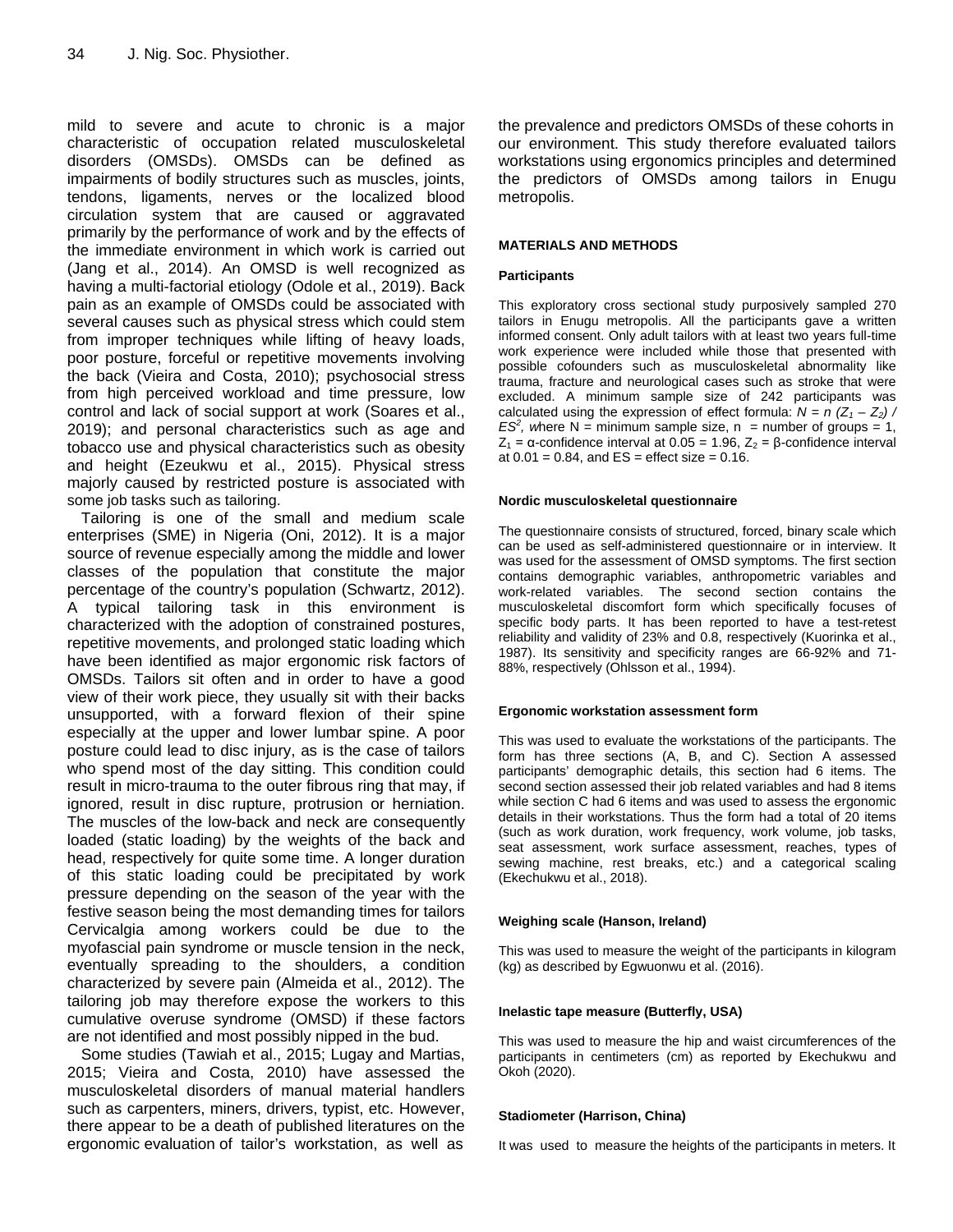consists of a long, calibrated, wooden ruler attached to a flat wooden base on which the subject climbed barefooted as reported by Ezeukwu et al. (2015).

#### **Procedures**

Ethical approval was obtained from the Health Research Ethics Committee of UNTH; Ituku-Ozala was expedited or exempted. An informed consent form was obtained from the participant before involving them in the study. Participants were told to withdraw from the study if they wish. Information about the participant was kept confidential and every procedure in the questionnaire was explained to the participant before filling the questionnaire.

The participants were approached in their various workstations, and the research objectives explained to the eligible. The NMQ was self-administered; it presented a figure of the human body with nine anatomical regions to assist the participants in marking the corresponding regions of their body on which they had OMSD symptoms (aches, pains, discomfort or numbness) in the last 7 days and the last 12 months. The participants were usually given enough time to fill this questionnaire and submit immediately by hand or at designated collection points. Few cases where the participant was unable to fill the questionnaire immediately, they were allowed to retain the questionnaire, but were asked to fill and turn-in same within a period of two weeks. On the other hand, the Ergonomic Workstation Assessment Form was researcher administered. Items were checked-off when found or seen around the workstation.

#### **Data analysis**

Data obtained was analyzed using SPSS version 20 (2014). Descriptive statistics of frequency, percentage, mean and standard deviation was used to summarize participants' variables such as their demographic, OMSDs, and workstation related details. Chi square test was used to evaluate the association between OMSD and each of the demographic details (e.g. age, sex, level of education etc), and work related variables (e.g. work surface, seat features, work fatigue etch). Binomial logistic regression was used to create a model for predicting musculoskeletal disorders. The level of significance was set at  $α = 0.05$ .

#### **RESULTS**

## **Summary of the demographic characteristics of the participants**

A total of 270 subject participated in the study, they all submitted their filled questionnaire. Majority of the participants were females (73.0%), between the ages of 35-44years (40%), married (72.6%), and had only primary/secondary school education (74.4%). Also, most of the participants were self-employed (80.0%), worked between 8 and 10 h per day (78.1%) for 6 days in a week (84.1%) and had common job task of sewing (84.8%) as also shown in Table 1.

The mean height, weight and BMI of the participant in the study were  $1.56 \pm 0.07$  m.,  $72 \pm 12$  kg and  $29.6 \pm 4.3$  $kg/m<sup>2</sup>$ , respectively. Also, the mean year of service, volume of work (normal days) and volume of work (festive period) were 11.60  $\pm$  8.70 years, 3.49  $\pm$  8.8 clothes and  $6.30 \pm 13.9$  clothes, respectively.

Assessment of the furniture revealed that the mean seat height, work surface height and work surface width were  $0.48\pm0.03$ ,  $0.76 \pm 0.31$  and  $0.47\pm0.66$  m, respectively shown in Table 2.

#### **Summary of the ergonomic workstation assessment**

Most of the participants involved in the study (95.6%) reported that the height of their seat was ideal (suitable) for their usage. However, few (38.9%) of the seats used by these participant were padded. Most of the participant used seats made of wood (58.1%) or plastic (39.6%). Most of the participants had seats with no back support (67.8%) and none of the seats were adjustable (100.0%). Majority of the participants used the leg operated sewing machine (86.77%), and reported being fatigued after their days work (95.6%) shown in Table 3.

## **Prevalence of OMSDs among the participants**

Sixty-seven percent of the participants in this study had an OMSD mostly around the upper back (43.0%), lower back (36.3%) and knees (23.3%). However, only few of the participants reported having their MSDs preventing them from doing their work (5.9%) or troubled by the disorder (1.5%) shown in Table 4.

## **Association between OMSD and selected variable of the participants**

There was a significant association between OMSD and each of age ( $\chi^2$  = 16.979, p = 0.002), level of education  $(\chi^2 = 12.583, p = 0.28)$ , the non-use of seats with back rest ( $\chi^2$  = 4.524, p = 0.33) and work fatigue ( $\chi^2$  = 6.198, p = 0.013) of the participants. However, there was a nonsignificant association between OMSD and the rest of the variables (p>0.05) shown in Table 5.

## **Summary of the regression model for predisposing OMSD among the participants**

A binomial logistic regression model was performed to ascertain the effects of age, level of education, use of seats with back support and fatigue on the likelihood that the participants have OMSD at 12-month. The logistic regression model was statistically significant ( $\chi^2$  = 30.06, p <0.0001). The model explained 14.7% of the variance in MSD and correctly classified 71.9% of cases. Fatigue was the only significant predictor ( $\beta$  = 0.858, p = 0.024) of OMSD among the participants as shown in Table 6.

#### **DISCUSSION**

This study revealed a high prevalence of OMSD among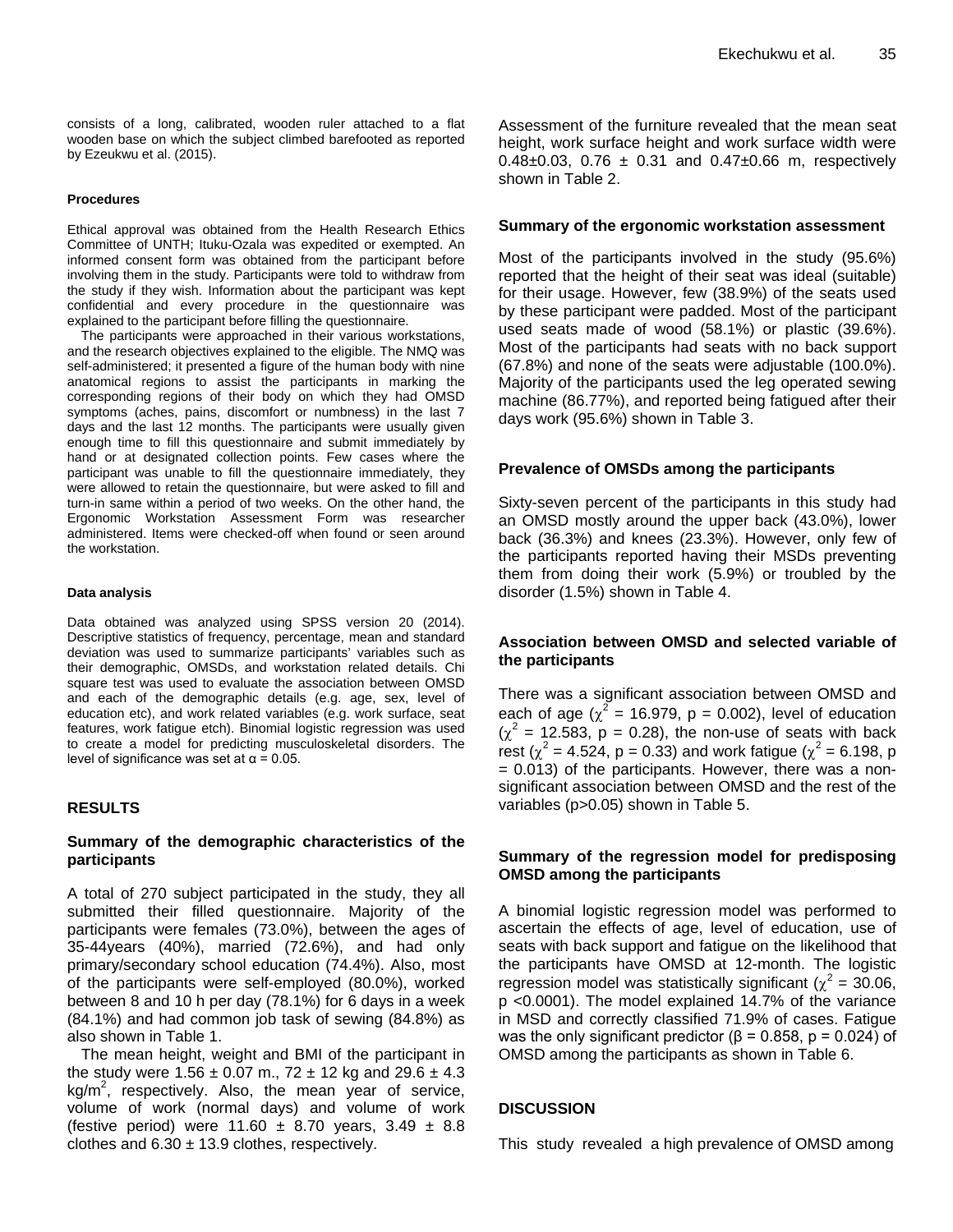| Socio-demographic details    | Category          | <b>Frequency</b> | Percentage |
|------------------------------|-------------------|------------------|------------|
|                              | Male              | 73               | 27.0       |
| Sex                          | Female            | 197              | 73.0       |
|                              |                   |                  |            |
|                              | 20-24             | 22               | 8.1        |
|                              | 25-34             | 51               | 18.9       |
| Age (years)                  | 35-44             | 108              | 40.0       |
|                              | 45-49             | 54               | 20.0       |
|                              | $\geq 50$         | 35               | 13.0       |
|                              |                   |                  |            |
|                              | Married           | 196              | 72.6       |
|                              | Single            | 72               | 26.7       |
| Marital status               | Divorced          | 1                | 0.4        |
|                              | Widowed           | 1                | 0.4        |
|                              |                   |                  |            |
|                              | Primary/secondary | 201              | 74.4       |
|                              | <b>NCE</b>        | 24               | 8.9        |
| Level of education           | <b>OND</b>        | 20               | 7.4        |
|                              | <b>HND</b>        | $\overline{7}$   | 2.6        |
|                              | <b>BSc</b>        | 9                | 3.3        |
|                              | <b>Others</b>     | 9                | 3.3        |
|                              |                   |                  |            |
| <b>Employment status</b>     | Employer          | 216              | 80         |
|                              | Employee          | 54               | 20         |
|                              |                   |                  |            |
|                              | < 5               | 19               | 7.0        |
| Active Work duration (h/day) | $5 - 7$           | 40               | 14.8       |
|                              | > 8               | 211              | 78.2       |
|                              |                   |                  |            |
|                              | 3                 | 1                | 0.4        |
|                              | 4                 | 1                | 0.4        |
| Work frequency (days/week)   | 5                 | 29               | 10.7       |
|                              | 6                 | 227              | 84.1       |
|                              | $\overline{7}$    | 12               | 4.4        |
|                              |                   |                  |            |
|                              | Cloth cutting     | $\overline{2}$   | 0.7        |
|                              | Sewing            | 229              | 84.8       |
| Job task                     | <b>Brooding</b>   | 4                | 1.5        |
|                              | Weaving           | 10               | 3.7        |
|                              | Multiple tasks    | 25               | 9.3        |

**Table 1.** Summary of socio-demographics of the participants (N = 270).

tailors. This finding is similar to the reports of Kaegaard and Andersen (2000) who conducted a case study on OMSD of the neck and shoulders among female sewing machine operators. Similarly, the study by Lugay and Martias (2015) in Philippine on the predictive models of OMSDs among Sewing Machine Operators in the Garments Industry also had similar report. The impact of OMSDs cannot be overemphasized. It ranges from the direct and indirect economic cost such as absenteeism and reduced productivity, health cost. It has also been linked to heightened presenteeism, early retirement, economic inactivity that usually culminates into reduced quality of work life and general quality of life (Ekechukwu et al., 2017). Tailoring in this environment could be described as a job characterized by high demand, with low control. These are ergonomic concepts that have been found to aggravate OMSDs.

Most of the tailors who participated in this study used leg operated sewing machine. This biomechanics of this task involves constrained posture of the knee joint that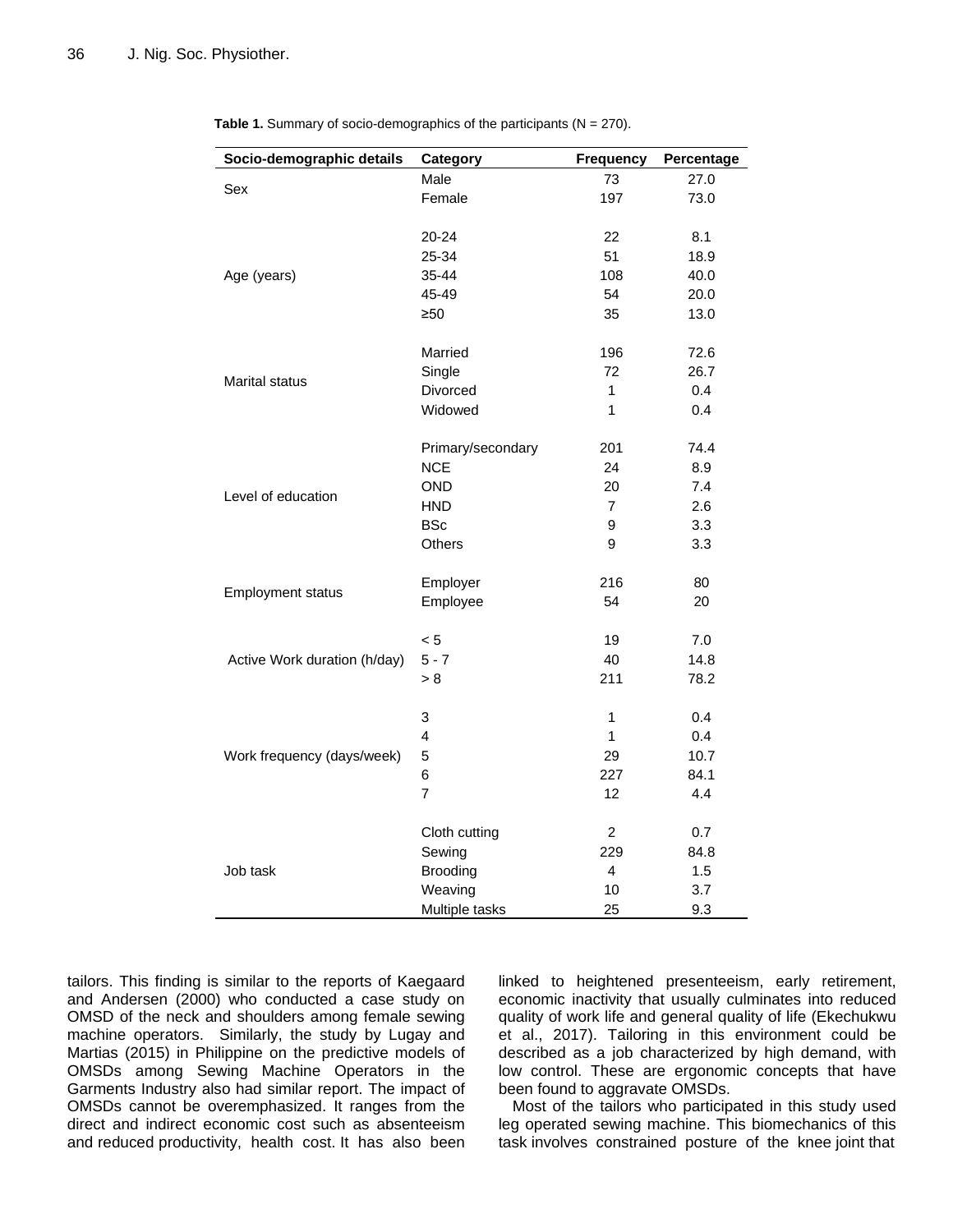| Variable                   | <b>Minimum</b> | <b>Maximum</b> | Mean  | <b>SD</b> |
|----------------------------|----------------|----------------|-------|-----------|
| Height (m)                 | 1.37           | 1.76           | 1.56  | 0.07      |
| Weight (kg)                | 47             | 119            | 72.07 | 12.06     |
| Body mass index $(kg/m^2)$ | 18.01          | 43.88          | 29.63 | 4.29      |
| Year of service            |                | 45             | 11.60 | 8.71      |
| Volume of work (normal)    |                | 100            | 3.49  | 8.79      |
| Volume of work(festivity)  |                | 150            | 6.30  | 13.99     |
| Seat height (m)            | 0.39           | 0.59           | 0.48  | 0.03      |
| Work surface height (m)    | 0.45           | 1.13           | 0.76  | 0.31      |
| Work surface width (m)     | 0.33           | 1.53           | 0.47  | 0.66      |
| Work surface length (m)    | 0.10           | 1.20           | 0.87  | 0.13      |
| <b>Sites</b>               | 0              | 9              | 1.29  | 1.25      |

**Table 2.** Mean distribution of participation variables (N=300).

Table 3. Frequency table showing the ergonomic workstation assessment (N=270).

| Variable               | Category      | <b>Frequency</b> | Percentage |
|------------------------|---------------|------------------|------------|
|                        | Yes           | 258              | 95.6       |
| Seat height ideal      | No            | 12               | 4.4        |
|                        | Yes           | 105              | 38.9       |
| Seat padded            | No            | 165              | 61.1       |
|                        | Wood          | 157              | 58.1       |
| Seat material          | Plastic       | 107              | 39.6       |
|                        | Metal         | 6                | 2.2        |
|                        | Yes           | 87               | 32.2       |
| Seat with a back rest  | No            | 183              | 67.8       |
|                        | Yes           | 61               | 22.6       |
| Seat with arm rest     | <b>No</b>     | 209              | 77.4       |
|                        | Yes           | $\mathbf 0$      | 0.0        |
| Seat adjustability     | No            | 270              | 100.0      |
|                        | Yes           | 266              | 98.5       |
| Reaches                | No            | $\overline{4}$   | 1.5        |
|                        | Rare          | 45               | 16.7       |
| Reach frequency        | Often         | 156              | 57.8       |
|                        | Much          | 69               | 25.6       |
|                        | Yes           | 269              | 99.6       |
| Work surface ideal     | No            | 1                | .4         |
| Type of sewing machine | Hand operated | $\overline{a}$   | .7         |
|                        | Leg operated  | 234              | 86.7       |
|                        | Electronic    | 34               | 12.6       |
|                        | Present       | 225              | 83.3       |
| <b>Work Fatigue</b>    | Absent        | 45               | 16.7       |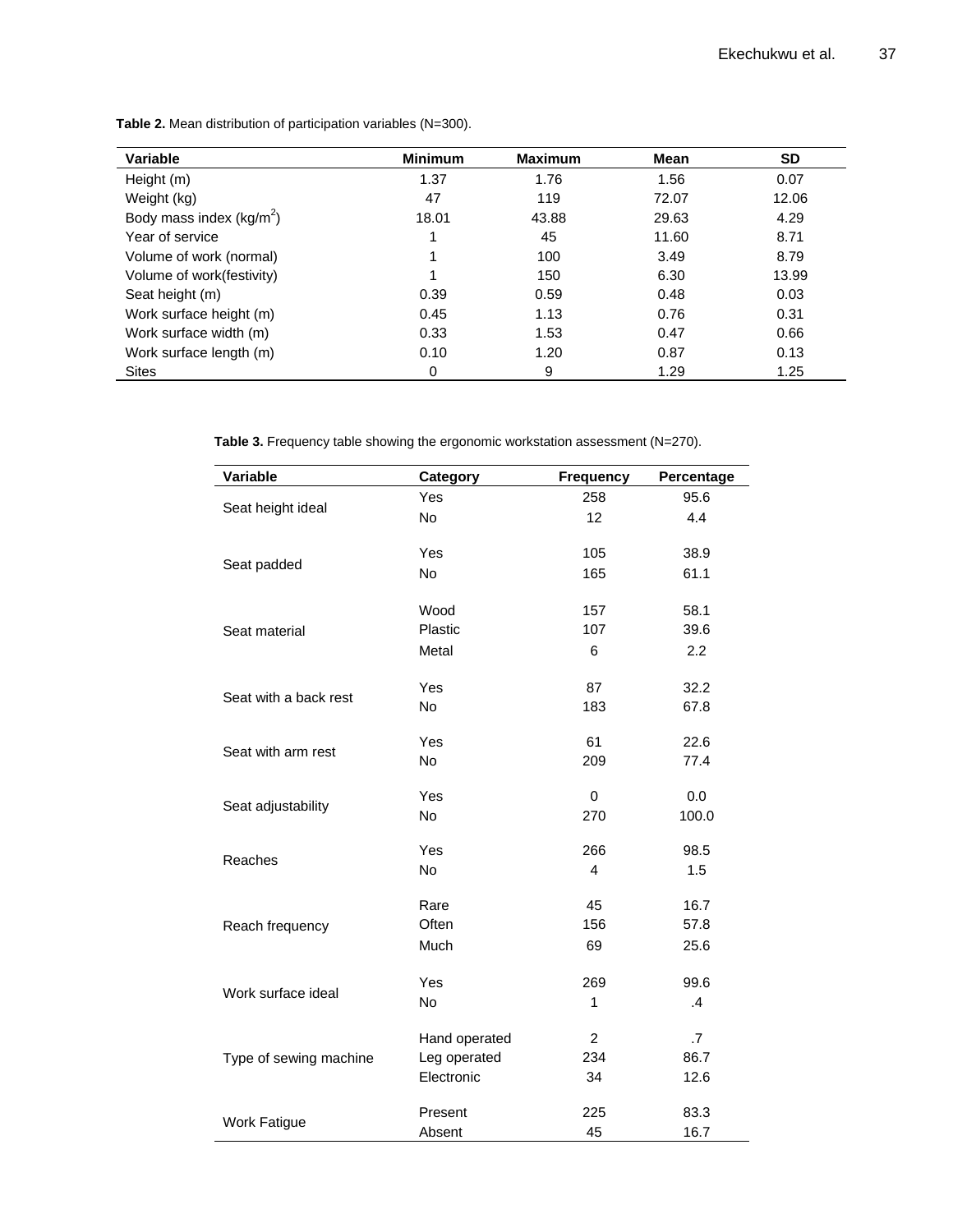|                    | Good        | 258 | 95.6 |
|--------------------|-------------|-----|------|
| Job satisfaction   | Poor        | 12  | 4.4  |
|                    | < 5 h       | 10  | 3.7  |
|                    | $5-6h$      | 145 | 53.7 |
| Sleep duration/day | $7-10h$     | 112 | 41.5 |
|                    | >10 h       | 3   | 1.1  |
|                    | None        | 100 | 37.0 |
| Rest breaks        | $<$ 2 min/h | 8   | 3.0  |
|                    | $2-5$ min/h | 23  | 8.5  |
|                    | $>5$ min/h  | 139 | 51.5 |
|                    |             |     |      |

|--|

**Table 4.** Prevalence of general and regional OMSD among the participants (N=270).

| Variable        | <b>Category</b> | <b>Frequency</b> | Percentage |
|-----------------|-----------------|------------------|------------|
| General OMSD    |                 | 181              | 67.0       |
|                 |                 |                  |            |
|                 | <b>Neck</b>     | 18               | 6.7        |
|                 | Shoulder        | 33               | 12.2       |
|                 | Elbow           | 2                | 0.7        |
|                 | Wrist/Hand      | 6                | 2.2        |
| Regional OMSD   | Upper back      | 116              | 43.0       |
|                 | Low back        | 98               | 36.3       |
|                 | Hip/Thigh       | 12               | 4.4        |
|                 | <b>Knees</b>    | 36               | 23.3       |
|                 | Ankles/Foot     | 22               | 8.1        |
|                 |                 |                  |            |
| Work prevention | Yes             | 16               | 5.9        |
|                 | No              | 254              | 94.1       |
|                 |                 |                  |            |
|                 | Yes             | 4                | $1.5\,$    |
| Trouble         | <b>No</b>       | 266              | 98.5       |

OMSD: Occupation related musculoskeletal disorder.

will enhance a repetitive movement of dorsiflexion and plantarflexion of the ankle joints. This constrained posture and repetitive motion may probably be responsible for the higher prevalence of knee and ankle OMSDs (23.3 and 8.1%) when compared with those of domestic gas workers of similar demographics with the tailors in this study (8.0 and 2.0%) as reported by Oluka et al. (2020). Also, majority of the tailors in the study worked actively over 8 h per day, in awkward and constrained postures with minimal rest breaks. These are unhealthy recipes for precipitating OMSDs. This finding has been similarly reported by some studies (Bodhare et al., 2011; Lugay and Martias, 2015) which revealed that heavy workload, fixed body positions, non-neutral posture and high work pace as significant risk factors of OMSDs. Volume of work is best described by the work duration, frequency and intensity which were reported in this study to be high. An important ergonomic control for job tasks characterized by high work load is intermittent breaks such as stretch breaks, rest breaks as well as adequate work pace. These controls give room for the healing of tissue micro-trauma which if neglected may result in cumulative trauma disorders (OMSDs).

There was a significant association between OMSD and each of the age group and fatigue. However, only fatigue was a significant predictor of OMSDs. Although OMSDs are problem amongst both the young and old, it however tends to be more severe in the elderly, this implies that as one ages, they become more predisposed to physiological and degenerative changes that increase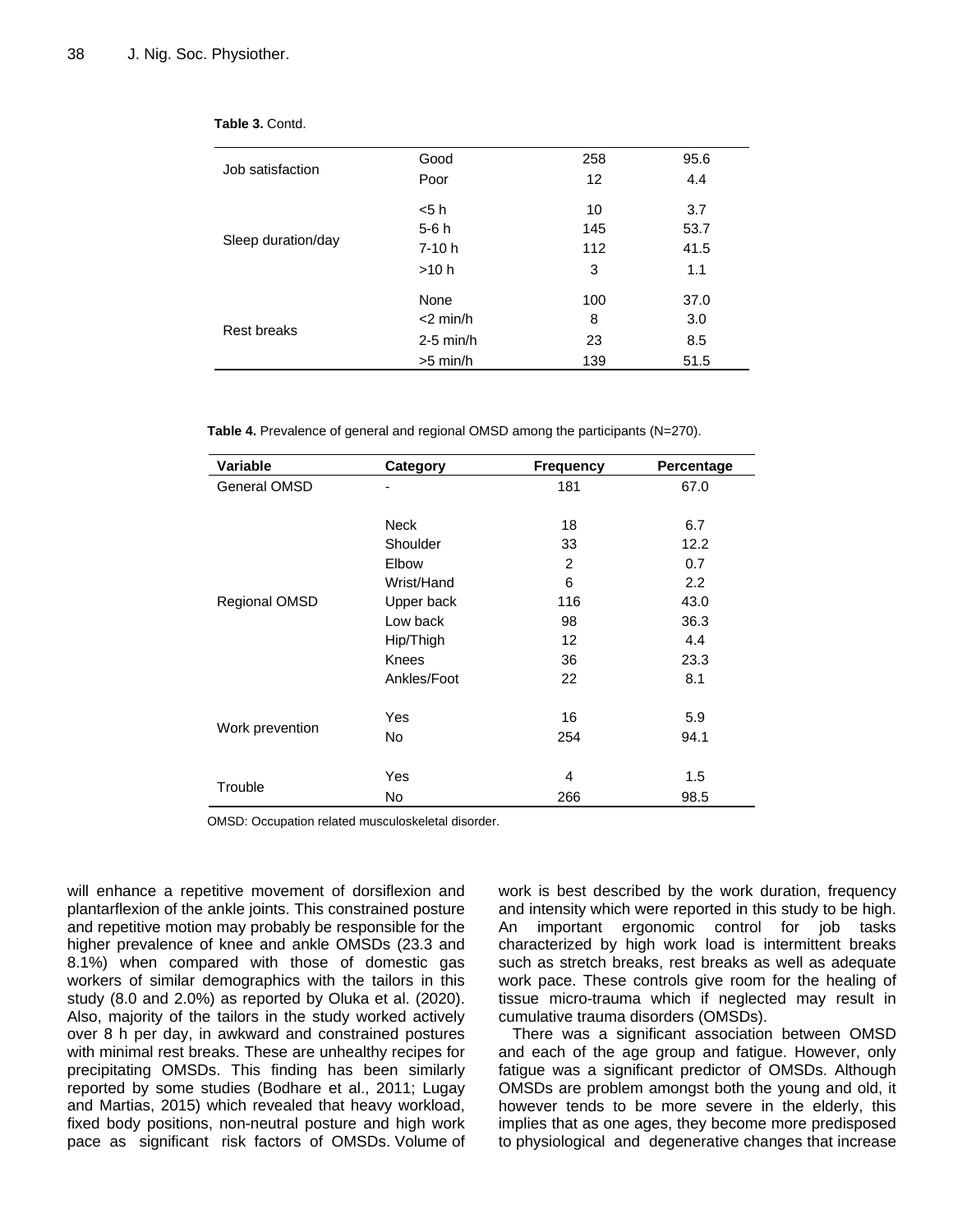| Variable              | <b>Categories</b>        | n(N)      | Percentage (%) | $\chi^2$ | p-value  |
|-----------------------|--------------------------|-----------|----------------|----------|----------|
|                       | $20 - 24$                | 12 (22)   | 54.55          |          |          |
|                       | 25-34                    | 24(51)    | 47.06          |          |          |
| Age(years)            | $35 - 44$                | 75 (108)  | 69.44          | 16.979   | $0.002*$ |
|                       | 45-49                    | 44 (54)   | 81.48          |          |          |
|                       | $≥50$ years              | 26 (35)   | 74.29          |          |          |
| Sex                   | Male                     | 50(73)    | 68             |          |          |
|                       | Female                   | 131 (197) | 66             | 0.10     | 0.756    |
|                       | Married                  | 138 (196) | 70             |          |          |
| <b>Marital status</b> | Single                   | 41 (72)   | 57             | 5.31     | 0.150    |
|                       | Primary/secondary school | 146 (201) | 72.63          |          |          |
|                       | <b>NCE</b>               | 10(24)    | 41.67          |          |          |
|                       | <b>OND</b>               | 11(20)    | 55.0           | 12.538   | $0.028*$ |
| Level of education    | <b>HND</b>               | 4(7)      | 57.14          |          |          |
|                       | B.Sc.                    | 5(9)      | 55.56          |          |          |
|                       | Others                   | 5(9)      | 55.56          |          |          |
|                       | Yes                      | 46 (87)   | 55.17          |          |          |
| Back rest             | No                       | 135 (183) | 73.77          | 4.524    | $0.033*$ |
|                       | Wood                     | 104 (157) | 66             |          |          |
| Seat material         | Plastic                  | 73 (107)  | 68             | 0.11     | 0.945    |
|                       | Metal                    | 4(6)      | 67             |          |          |
|                       | Present                  | 158 (225) | 70.22          |          |          |
| Work fatigue          | Absent                   | 23(45)    | 51.11          | 6.198    | $0.013*$ |
|                       | Employer                 | 147 (216) | 68             |          |          |
| Work status           | Employee                 | 34 (54)   | 63             | 0.51     | 0.476    |

**Table 5.** Association between MSDs and selected variable of the participants (N=270).

their odds of developing OMSDs. It is also possible that unhealthy work practices such as poor postures, excessive mental workload, repetitive movements and other behavoural abnormalities in early adulthood may become manifest as one ages. It is therefore pertinent that tailors and workers in other industries adhere to healthy work regulation in line with the common ergonomic slogan of "work to walk". A common social malady often seen among these cohorts is the insistence to continue working in the face of over work termination criteria such as fatigue. This unhealthy work behaviour that circumvents natural physiologic reflexes may be due the present pervading economic crunch. This is however obtrusive to the cliché that health is wealth. This finding is in consonance with the work by Guo et al. (2004) that reported age as a significant outcome of musculoskeletal disorder. Conversely, the studies by Holmstrom and Engholm (2005), Pransky et al. (2005) and Ekechukwu et

al. (2018) implicated age and fatigue as factors associated with OMSD, respectively.

Poor educational exposure was significantly associated with OMSD. The World Health Organisation recognises level of education as one of the 10 social determinants of health capable of influencing health inequality (WHO, 2021) as well as competence (Adeniyi et al., 2013). A person's level of education can influence his/her approach to pain as well as health-seeking-behaviour. It is therefore possible that the educationally disadvantaged participants with OMSD may not take the episode seriously as a result of ignorance of the possible consequences such as disability and reduced functions. Also, given that people tend to have spouses with similar educational exposure (Chiappori et al., 2016), and also that, level of education is a core determinant of socioeconomic status; it is therefore possible that the participants with lower educational status may have less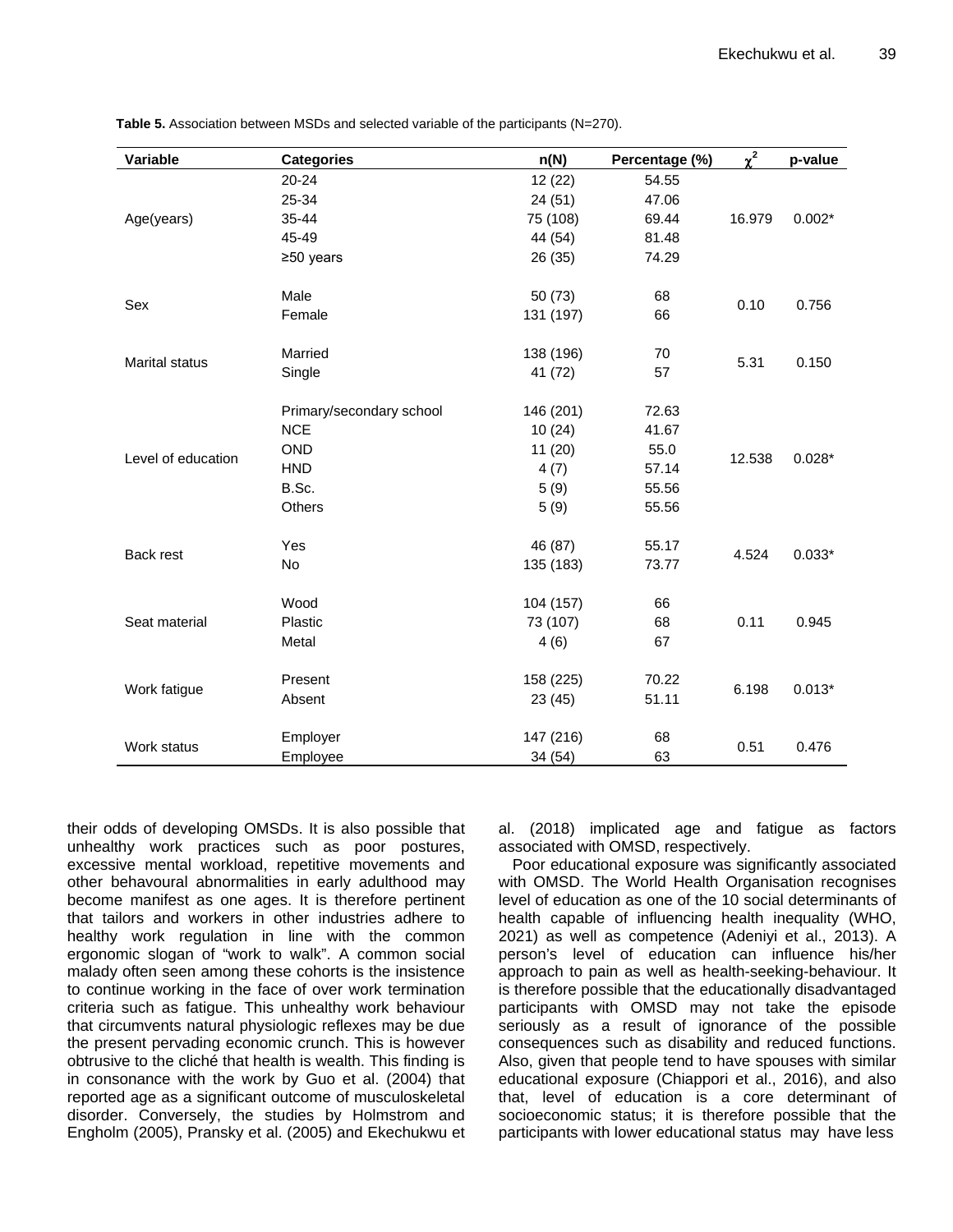| Variable           | Category                       | <b>Model Summary</b> |              |           |                          |
|--------------------|--------------------------------|----------------------|--------------|-----------|--------------------------|
|                    |                                | $\chi^2$ (e)         | $R^2$ (C)    | <b>OR</b> | P-value                  |
|                    | 20-24                          |                      |              | 1         |                          |
|                    | 25-34                          |                      |              | 0.555     | 0.377                    |
| Age (years)        | 35-44                          |                      |              | 0.893     | 0.094                    |
|                    | 45-49                          |                      |              | 0.355     | 0.468                    |
|                    | $\geq 50$ years                |                      |              | $-0.160$  | 0.775                    |
|                    | Primary/Secondary School Cert. | $30.064$ (<0.001)    | 0.147(71.9%) | 1         | $\overline{\phantom{a}}$ |
|                    | <b>NCE</b>                     |                      |              | $-0.635$  | 0.397                    |
|                    | <b>OND</b>                     |                      |              | 0.551     | 0.525                    |
| Level of education | <b>HND</b>                     |                      |              | $-0.001$  | 0.999                    |
|                    | B.Sc                           |                      |              | 0.273     | 0.803                    |
|                    | <b>Others</b>                  |                      |              | $-0.188$  | 0.856                    |
| Back rest          | Yes                            |                      |              | 1         |                          |
|                    | No                             |                      |              | $-0.491$  | 0.135                    |
| Fatigue            | Yes                            |                      |              | 0.858     | $0.024*$                 |
|                    | No                             |                      |              | 1         | ۰                        |

**Table 6.** Regression model of musculoskeletal disorder among participant (N=270).

income alternatives and so may have a greater urge to increase his/her work volume with less control which may result in OMSDs. A similar relationship has been reported by Lal (2008) and Lacey et al. (2018) in Norway and United Kingdom, respectively.

In addition, there was a significant association between OMSD and working with seats without back support. The task of dress making sometimes inevitably requires the tailor to adopt some constrained and awkward postures. This involves forward flexion of the spine in order to position the head in order to have a good view of the work piece, and the positioning of the limb girdles so as to give the limb extremities a greater degree of freedom require for precise manipulation of the work piece for the hands and repetitive movements for the feet. The tailor maintains (constrains him/herself in) this posture as the stitching progresses. At the end of each run of stitching, he/she inspects what has been done and may rest the spine musculature before proceeding to the next run of stitches or sewing tasks. It is at this point that the backrest is crucial. The backrest serves as a support for the back muscle thereby relieving it of the strain and creates room for the healing or recovery from the microtrauma that may have occurred. This is a little act that is capable of breaking and setting off the vicious cycle of a cumulative trauma disorders (CTDs) such as OMSDs. It is therefore advised that tailors should work with seats that have firm and cushioning back support as well as take rest breaks at work intervals. Similar result was also found by Ekechukwu et al. (2020) among architecture undergraduates.

Finally, the findings of this study should be interpreted with caution. The use of a non-probability sampling technique and recruitment of only participants from a section of the country may influence its external validity. A multi-centre, multi-regional comparative study is therefore recommended.

## **Conclusion**

There is a high prevalence of OMSD among tailors in Enugu metropolis and this is the most common around upper back, low back and knee regions. There is a significant association between OMSD and each of age, level of education, use of seat without a back support and fatigue among tailors in Enugu metropolis. Fatigue is a significant predictor of OMSD in this population. It was recommended that every tailor use seats with comfortable back rests and that tailors should discontinue their work tasks as soon as they start to experience fatigue.

# **CONFLICT OF INTERESTS**

The authors have not declared any conflict of interests.

## **REFERENCES**

Adeniyi A, Ekechukwu N, Umar L, Ogwumike O (2013). Research profile of physiotherapy undergraduates in Nigeria. Education for Health 26(1):15.